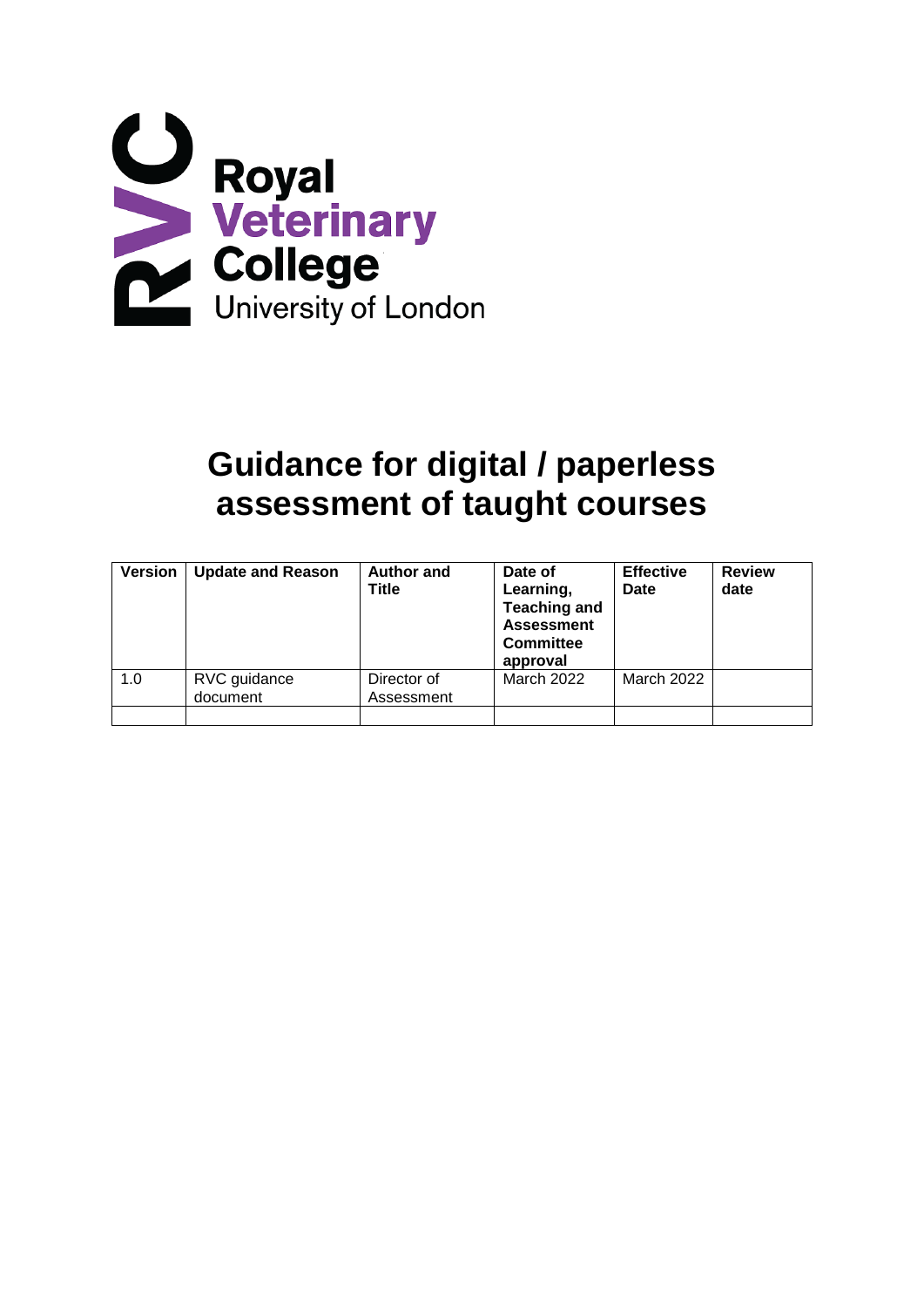| <b>Contents</b> |                                                                     | Page |
|-----------------|---------------------------------------------------------------------|------|
|                 | Rationale for digital / paperless assessments                       | 2    |
|                 | General concerns that are common to all forms of digital assessment | 3    |
| $\mathbf{2}$    | Specific assessment types                                           | 4    |
| 2.1             | Single best answer (MCQ/EMQ)                                        | 5    |
| 2.2             | Short answer / problem-solving questions                            | 6    |
| 2.3             | Long answer / essay / CPRQ                                          | 6    |
| 2.4             | Research project                                                    |      |
| 2.5             | Viva voce examination                                               | 7    |
| 2.6             | Assessed presentation                                               | 8    |
| 2.7             | <b>ISF</b> oral                                                     | 8    |
| 2.8             | <b>OSCE</b>                                                         | 8    |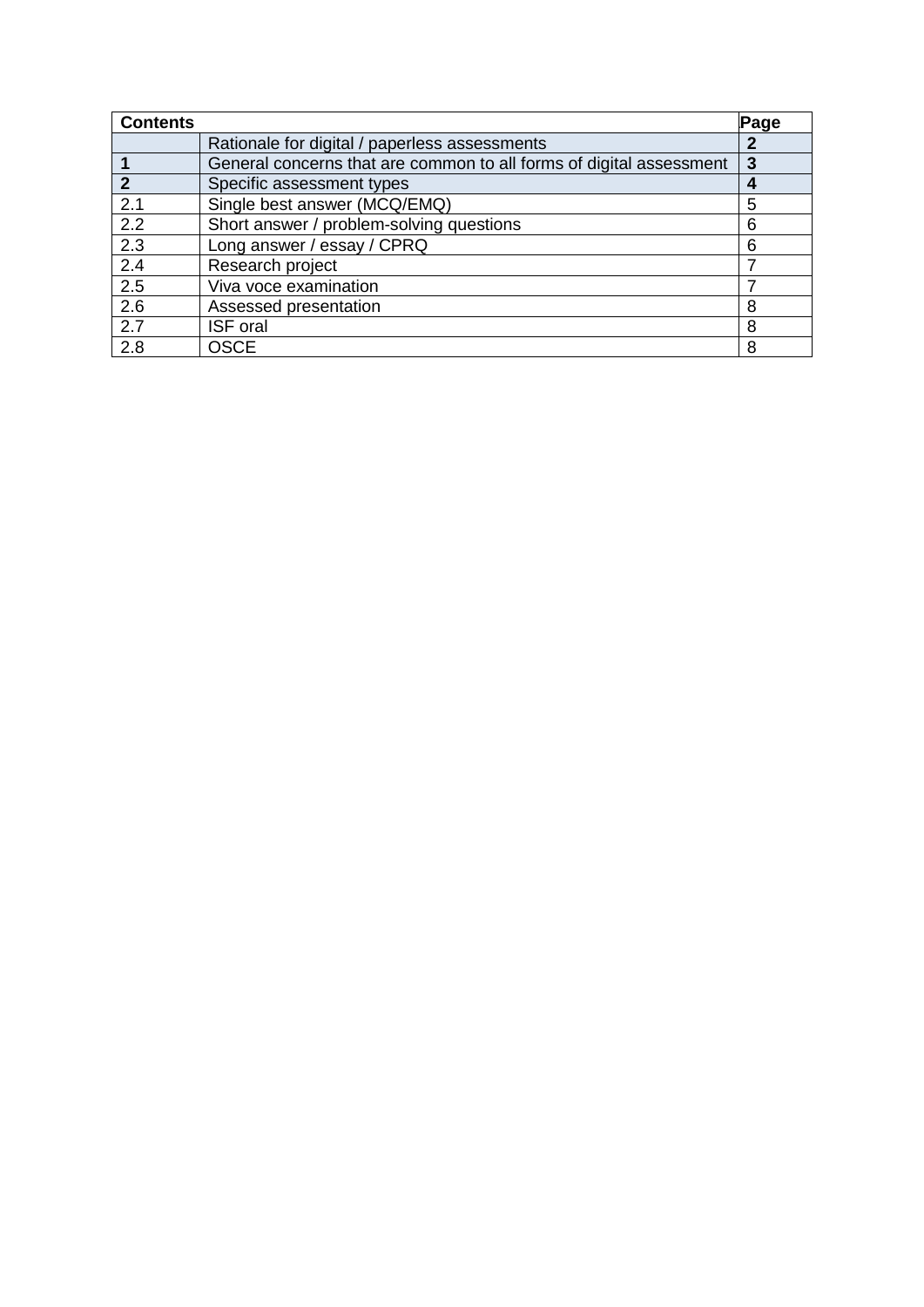## **Guidance for digital / paperless assessment of taught courses**

## **Rationale for digital / paperless assessments**

A change from paper-based to digital assessments was being considered for some examination formats prior to the Covid-19 pandemic. The pandemic necessitated a more rapid transition to the latter format than was originally planned and systems needed to be put in place quickly for remote  $\pm$  proctored digital assessments, rather than the conventional exam hall/invigilated setting. There are many advantages to digital/paperless assessment, which means that a return to pre-pandemic assessment formats would be a retrograde step. However, we need to ensure that our digital assessments are reliable and robust, moving forward.

The main advantages of digital/paperless assessments are as follows:

- We have embraced a 'paperless' approach to our curricula, with paper-based handouts now used infrequently. Much of the learning material is accessible in a digital format (via Learn) and students are familiar with this digital environment for their learning. This includes undertaking formative assessments online, which can be better aligned with the summative assessment experience when also delivered digitally.
- Most students are using digital devices (rather than hand-written notes) for their learning and are less accustomed to spending long periods of time writing using pen and paper.
- Better opportunities for timely feedback. Most annotated written scripts returned to Exams Office are not viewed by students after the examination. Thus, a huge effort on the part of staff in providing feedback goes unnoticed. Digital systems have the potential to provide an opportunity for students to better engage in a more meaningful way with their feedback (both general and individualised), facilitating a more formative approach to all assessment activities.
- An opportunity to shift the focus of assessments towards testing higher order cognitive skills (analysis, application, synthesis) in an 'open book' approach, rather than focussing on knowledge and factual recall. Less reliance on memorisation and regurgitation of 'facts and figures' is likely to have a beneficial effect on student learning, with more emphasis placed on understanding concepts and principles and gaining skills in problem solving.
- Potential for more flexibility in undertaking assessments. It might be possible to allow remote digital assessments for some students on a case-by-case basis. This might be beneficial to some of our international students, who find prolonged residency in the UK problematic.
- Streamlining of exam processes. Exam papers can be set, delivered, marked and quality assured (internal and external) in a more integrated manner. Potential for reduced workload for exams office staff with less manual handling/processing of exam papers/exam scripts.
- More integrated/robust data systems. There is a reduced risk of transcription errors when compared with manual entry of data from hard copy marked scripts into spreadsheets.
- Less risk of misplaced scripts/marks. Manual handling and transport of written scripts from the examination hall to Exams Office and distribution across and between campuses carries the risk of misplaced documents. Traceability of individual scripts is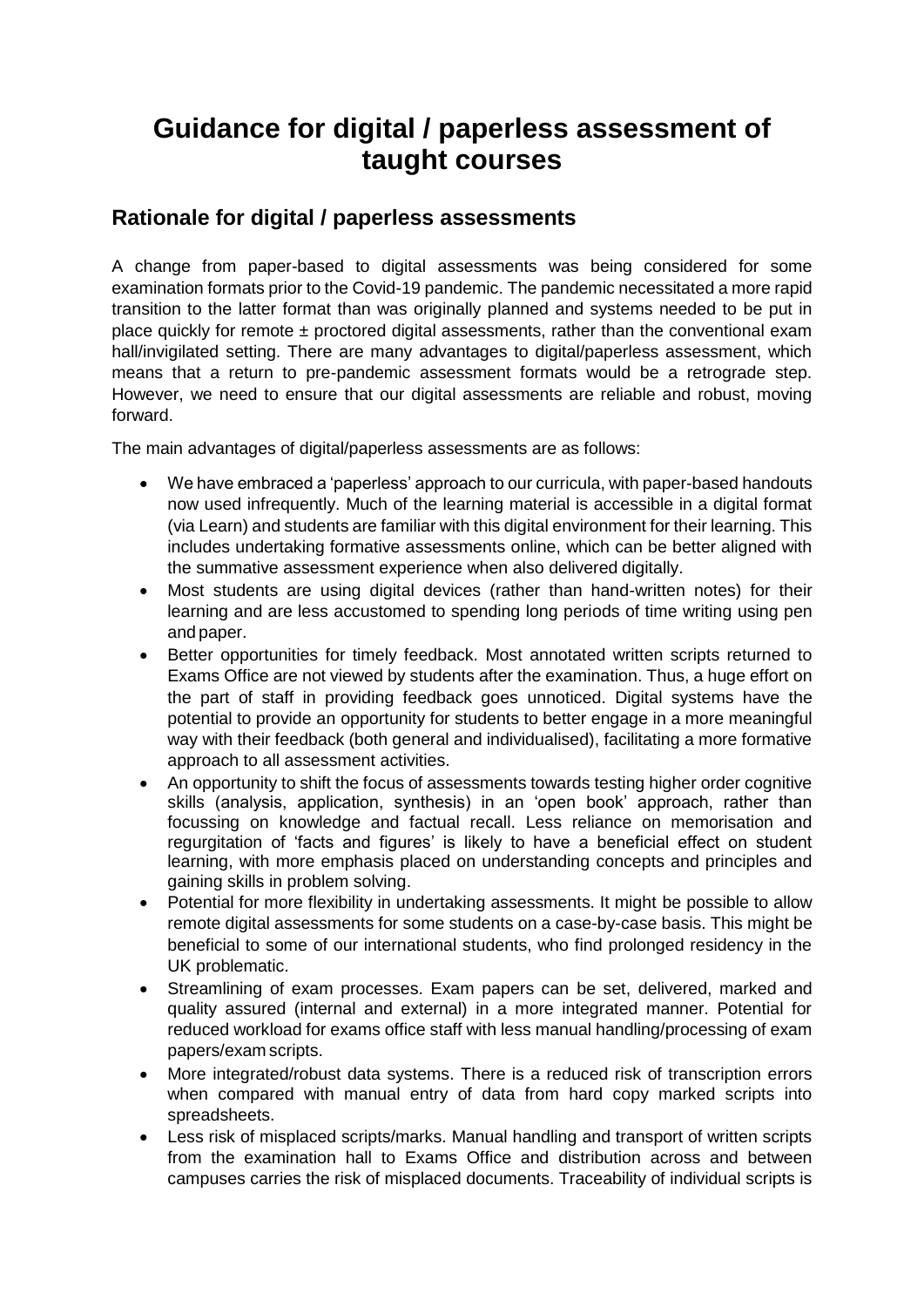difficult to achieve in a paper-based system, an online system is more robust.Student handwriting is often difficult to read, increasing the marking time/burden on staff. From the examiner perspective, typed responses are somewhat easier to mark and may be less ambiguous (e.g. "hyper" vs "hypo").

- More flexibility for examiners in carrying out their marking. Digital assessments offer the opportunity for remote online marking, regardless of geographical location and without a requirement to transport scripts.
- Reduced risk of delay in marking and processing marks, particularly when the examiner is off-site or working on another campus. There is a potential gain in terms of time allowed for examiners to meet their deadlines and return marks to Exams Office more expediently. Marking can commence as soon as the examination has ended.
- Greater flexibility for quality assurance processes. Sample marking, standard setting and external oversight is facilitated for internal and external examiners using online systems, rather than a paper-based system. Reduced requirement for external examiner time on- campus to fulfil their duties.

There are clearly major benefits to be gained for students and staff in continuing to deliver our assessments in a digital format. However, there are some technical and operational aspects that will need to be optimised in order for us to deliver digital/paperless assessments in a reliable and robust manner. These include consideration of student experience, IT infrastructure, software systems and mode of delivery. These are considered in the next section, with suggestions for how these issues may be addressed.

In the first instance, we will likely enter a transition period in terms of a return to face-toface/on- campus assessment for some courses, but retention of some remote digital assessments ( $\pm$  proctoring) until such time as social distancing measures are no longer considered necessary and assessment accommodation can be identified and utilised.

## **1. General concerns that are common to all forms of digital assessment:**

• Students will be required to have access to a suitable computer and a stable WIFI / broadband / internet connection. IT specifications (microphone/webcam) and bandwidth might be problematic for some students in a remote proctored examination. This is more problematic for assessments that are delivered online for the duration of the test (e.g. via LEARN Quiz) compared with those that can be completed offline (e.g. via download/upload to OCM) and therefore only require intermittent internet access. Support from the LEARN Team is necessary during the test period to respond to technical issues and students should be encouraged to contact the Exams Office in the event of a technical failure. Provision of invigilated assessment accommodation (either on campus or outsourced) should be made available, if the student's internet access issues cannot be resolved prior to the examination or the student expresses concern with undertaking the examination remotely. This will require consideration and potentially upgrading of estates infrastructure in terms of WIFI bandwidth and power supply to rooms. A 'bring-your-own-device' approach would seem the most appropriate solution, albeit with spare laptops made available in the event of technical difficulties.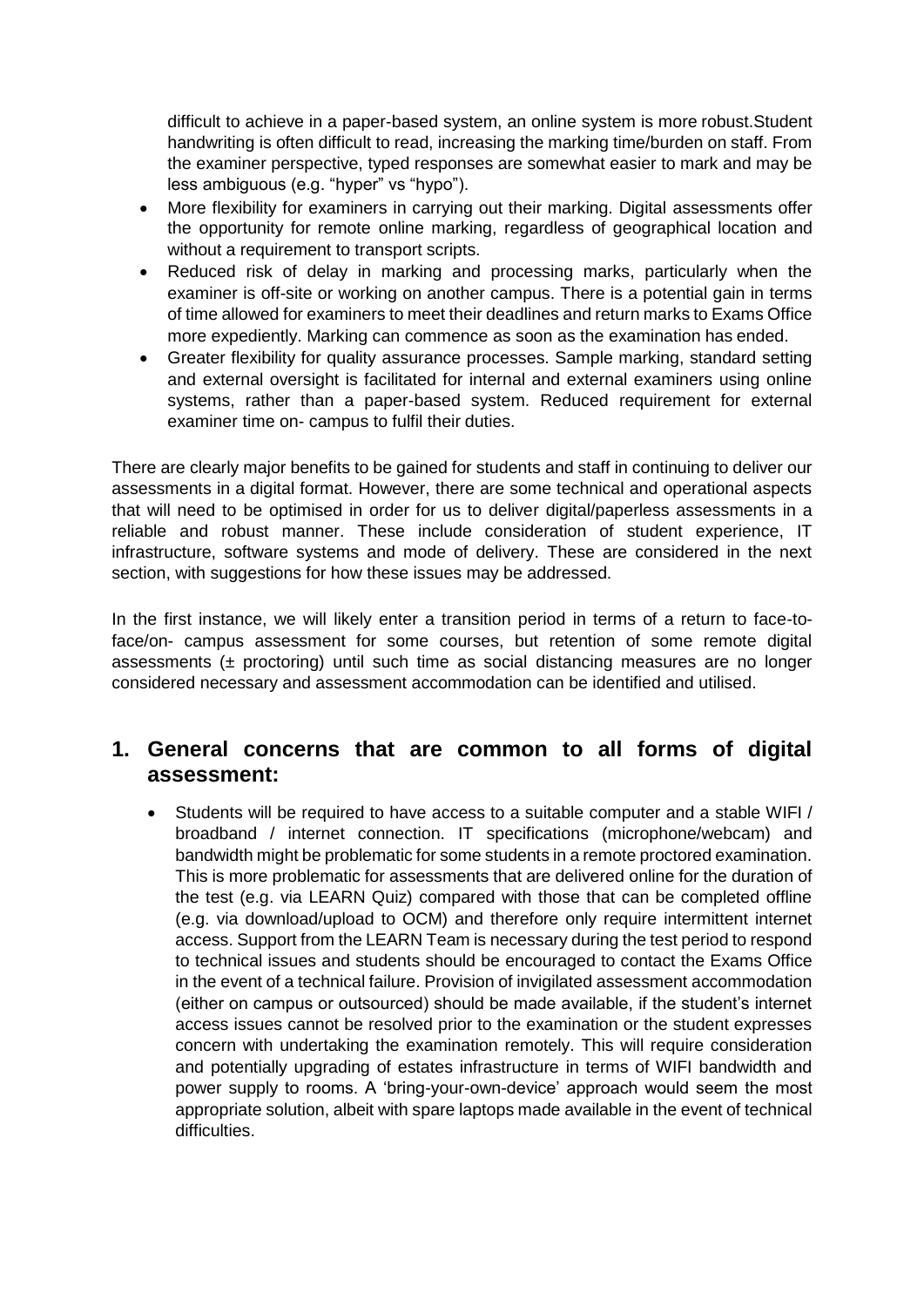- Scheduling of assessments should be carefully considered with communication between the relevant course team, Exams Office and LEARN team in order to minimise, where possible, the load on the cloud-based system during busy periods. Examinations should be scheduled during UK normal working hours. It is possible that international students will return to their home country during the revision period, but students should be informed that the expectation is that they return to the UK to undertake the examinations. We may consider a request to undertake remote online assessments from abroad, although the time-zone difference will need to be accepted and no dispensation will be made in terms of the timing of the examination.
- Examinations should normally be time-limited once they have started and consideration given to the duration of the test period, with longer periods of assessment delivered in 'chunks' with breaks in between. Some extra time (e.g. 15 minutes) may be permitted to allow acclimation with the online environment. Where the test is 'open' for an extended period, clear guidance should be provided in terms of expectations of how much time should be spent completing the examination.
- The security of questions is a concern. Online (non-proctored) delivery may release the questions into the public domain. Consideration should be given in terms of reuse of questions following delivery in an online environment. This may require more new questions being written, with less reliance on 'banked' questions. This would have advantages in terms of provision of feedback, where model answers could be released/discussed with students without security concerns.
- There is an increased risk of academic misconduct (cheating or collaboration) with remote online assessments, compared with invigilated examinations. Students are expected to sign up to an "academic honesty and integrity" statement. Academic (mis)conduct of students needs to be monitored for summative assessments, either through review of proctored recordings or use of plagiarism software for submitted pieces of work.
- A proctoring solution (Proctorio) is currently embedded within Moodle and should be employed for summative assessment of factual knowledge (e.g. MCQ) using the LEARN Quiz environment. Students must have a proctored formative assessment in advance, so that they can experience this online environment before any proctored summative assessment takes place. Guidance is provided in LEARN to inform students on how online proctoring works and they will have an opportunity to familiarise themselves with the proctoring software through a test site. Students should be encouraged to resolve all Proctorio setup issues using the test site and through any formative opportunities prior to any summative assessments taking place.
- Special Exam Arrangements (SEA) will remain in place for students who have had these authorised by the Advice Centre. Students who are in receipt of an additional time allowance will have this included in the length of their exam period for digital assessments. Students with a rest break allocation will have this time added onto any remote online assessment as they would for invigilated exams. Should the student (or the RVC) feel that their approved SEA is not compatible with undertaking the assessment remotely, the Disability Adviser should be contacted in the first instance and on campus (invigilated) assessment accommodation should be recommended.
- "Open book" or "non-proctored" examinations should be considered as an alternative to remote proctoring for those types of assessment requiring a written/typed response. However, there needs to be some adjustment in the style of questioning to assess higher order cognitive skills (understanding, analysis, application and synthesis of information) rather than factual recall/knowledge. Plagiarism software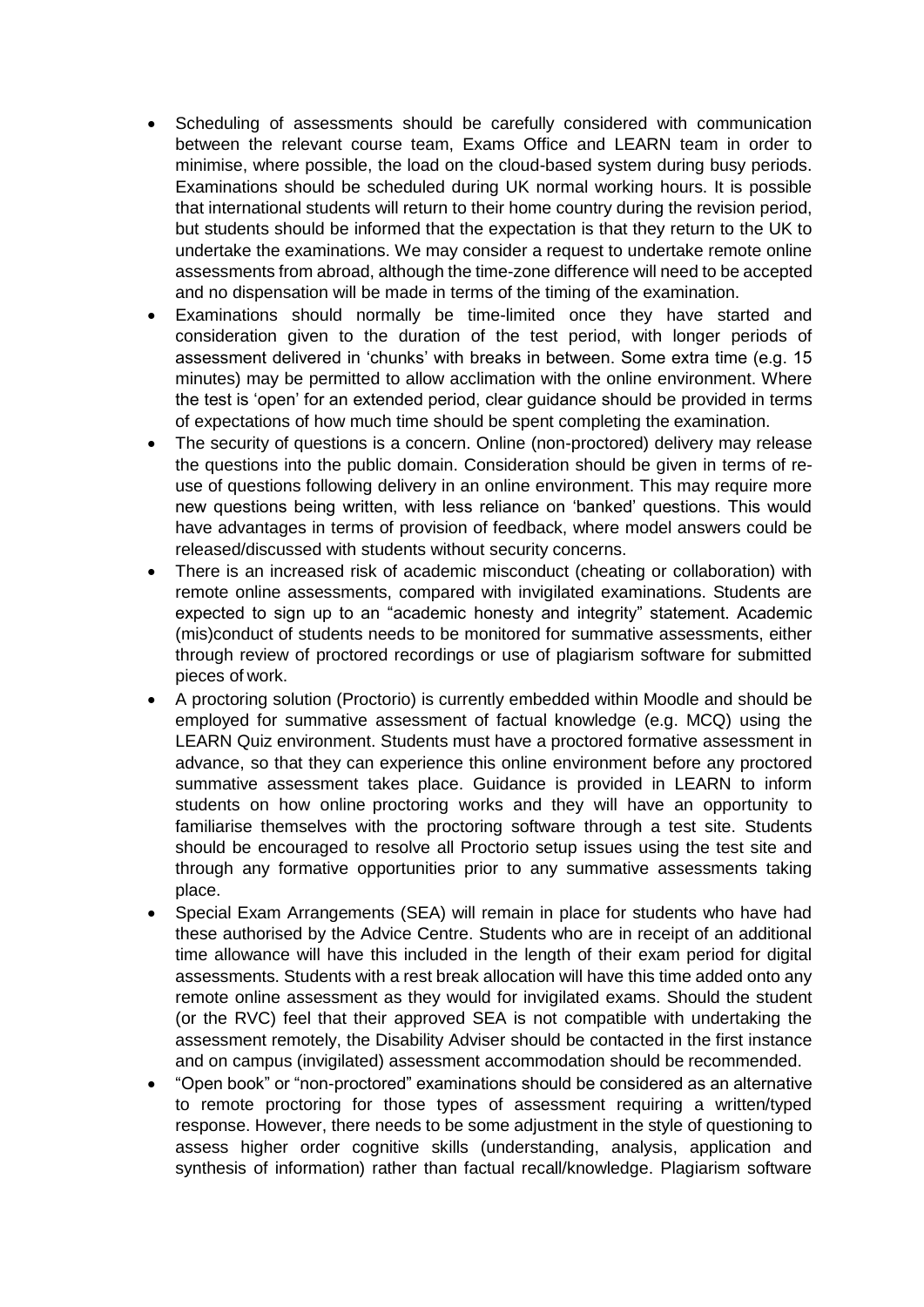(Turnitin) should be routinely used and reports evaluated in a systematic manner. Consideration will need to be given in terms of advice to students who opt to undertake open book examinations on campus, with respect to physical resources that they wish to bring to the exam.

- Feedback to students from an online system is likely to be superior to hand-written annotation of written scripts in terms of accessibility. The software used should encourage and facilitate staff marking and provision of individualised feedback that can be released in a timely manner.
- Marking of online assessments will extend periods of Digital Screen Equipment (DSE) use for academic staff. An unsuitable workstation setup (including prolonged laptop use) can exacerbate eyestrain. Therefore, staff are reminded of the College's Health & Safety DSE policies which are available on the Health and Safety page: [\(https://intranet.rvc.ac.uk/professional-services/estates/health-and](https://intranet.rvc.ac.uk/professional-services/estates/health-and-safety/information-a-to-z.cfm#Display-Screen-Equipment)[safety/information-a-](https://intranet.rvc.ac.uk/professional-services/estates/health-and-safety/information-a-to-z.cfm#Display-Screen-Equipment) [to-z.cfm#Display-Screen-Equipment\)](https://intranet.rvc.ac.uk/professional-services/estates/health-and-safety/information-a-to-z.cfm#Display-Screen-Equipment)

## **2. Specific assessment types**

#### **2.1 Single best answer (MCQ)**

#### **Traditional format:**

Invigilated exam hall delivery. Question paper provided as hard copy (generated from Ripley Systems). Paper-based answer sheet is completed manually by student. Scanned and automated marking. Statistical (item) analysis provided for quality assurance processes. Spreadsheet provided for standard setting and incorporation into Final Mark Sheet.

#### **Digital format:**

Online delivery currently via remote proctored Moodle Quiz, but other software (e.g. Speedwell) is available and could be considered. Invigilated assessment accommodation should be made available for those students who require it, although Proctorio will need to be active (except perhaps webcam function), or an alternative 'lock-down browser' (e.g. Safe Exam Browser) implemented. For summative assessment, the test should be released within a limited time window and be time limited once started. Test should be divided into 'chunks' with breaks in between. Where possible and appropriate, questions and responses should be randomised in order and, if considered necessary, large student cohorts may be divided up into a number of smaller groups, with the paper divided into different sets of questions released in each consecutive section. Consideration should be given to sourcing a single software solution, whereby the questions are held in a bank for selection into an exam paper, which is delivered and marked/quality assured/standard set within the same platform.

#### **2.2 Short answer / problem-solving questions**

#### **Traditional format:**

Invigilated exam hall delivery. Question paper provided as hard copy. Paper-based answer booklet completed by student. Scripts need to be distributed to markers (often more than one per question). Manual annotation of scripts for feedback/justification of mark. Sample marking of hard copy. Review of scripts/marking by external examiners. Scripts made available to students for feedback (particularly failing students).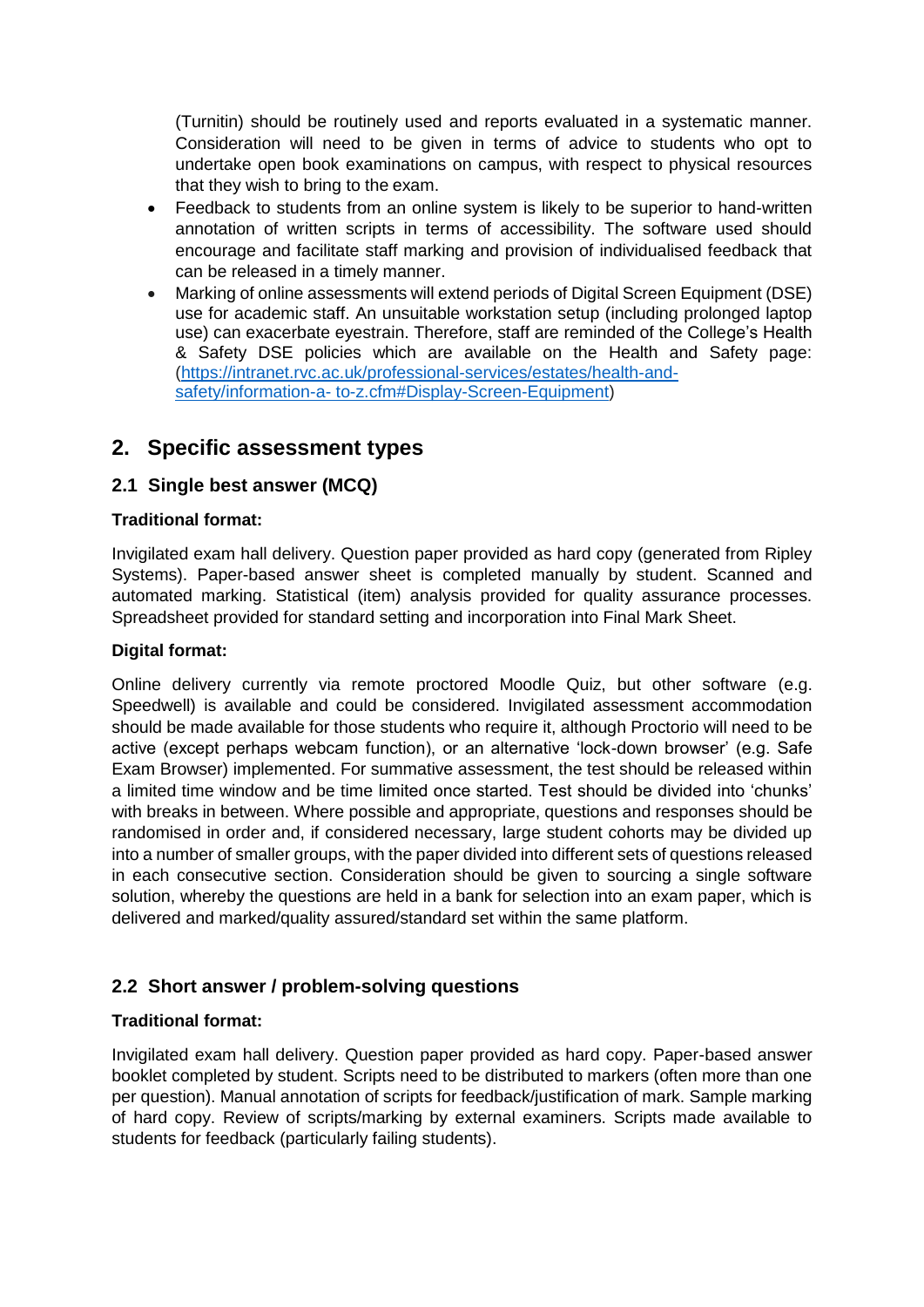#### **Digital format:**

Online delivery currently via Moodle Quiz, although other software solutions should be evaluated. The examination could be either 'open-book' or proctored. The former is recommended for questions that are designed to assess problem-solving/application of knowledge rather than factual recall. Invigilated assessment accommodation should be made available for those students who require it, although there may be limitations for physical resources that on-site students are able to bring in for the open book format of examination. For summative assessment, the test should be released within a limited time window and be time limited once started. Tests should be divided into 'chunks' with breaks in between where necessary. Possible to release general feedback (shortly after the examination) and individualised feedback (after completion of marking and release of marks) to all students. For problem-solving questions of a more discursive nature it might be considered more appropriate to deliver these as in section 2.3, below.

### **2.3 Long answer / Essay / Clinical & Professional Reasoning Question (CPRQ)**

#### **Traditional format:**

Invigilated exam hall delivery. Question paper provided as hard copy. Paper-based answer booklet completed by student. Scripts need to be distributed to markers (often more than one per question). Manual annotation of scripts for feedback/justification of mark. Sample marking of hard copy. Review of scripts/marking by external examiners. Scripts made available to students for feedback (particularly failing students).

#### **Digital format:**

Online delivery via Learn/Online Coursework Management (OCM) system as an 'open book' or 'restricted resource' assignment. After initial ID Verification using Proctorio (may not be necessary), students can access the document/task from Learn, must complete this within the designated time period and upload responses via OCM. Consideration should be given to the length of time students are expected to work on the assignment; this should be long enough to allow completion of the task, but not so long that they spend an extended period of time working on it. An advisory word count may be suggested to encourage students to provide responses that are precise and succinct. Turnitin must be reviewed for any evidence of plagiarism.

#### **2.4 Written research project**

#### **Traditional format:**

Students complete their research project. One draft version submitted for feedback. Final document submitted electronically via OCM. Turnitin review for plagiarism. Either single marked and sampled or double marked online via OCM. Facilitation sometimes required for discrepant marks. Written feedback provided. External examiners can review remotely via OCM.

#### **Digital format:**

Unchanged.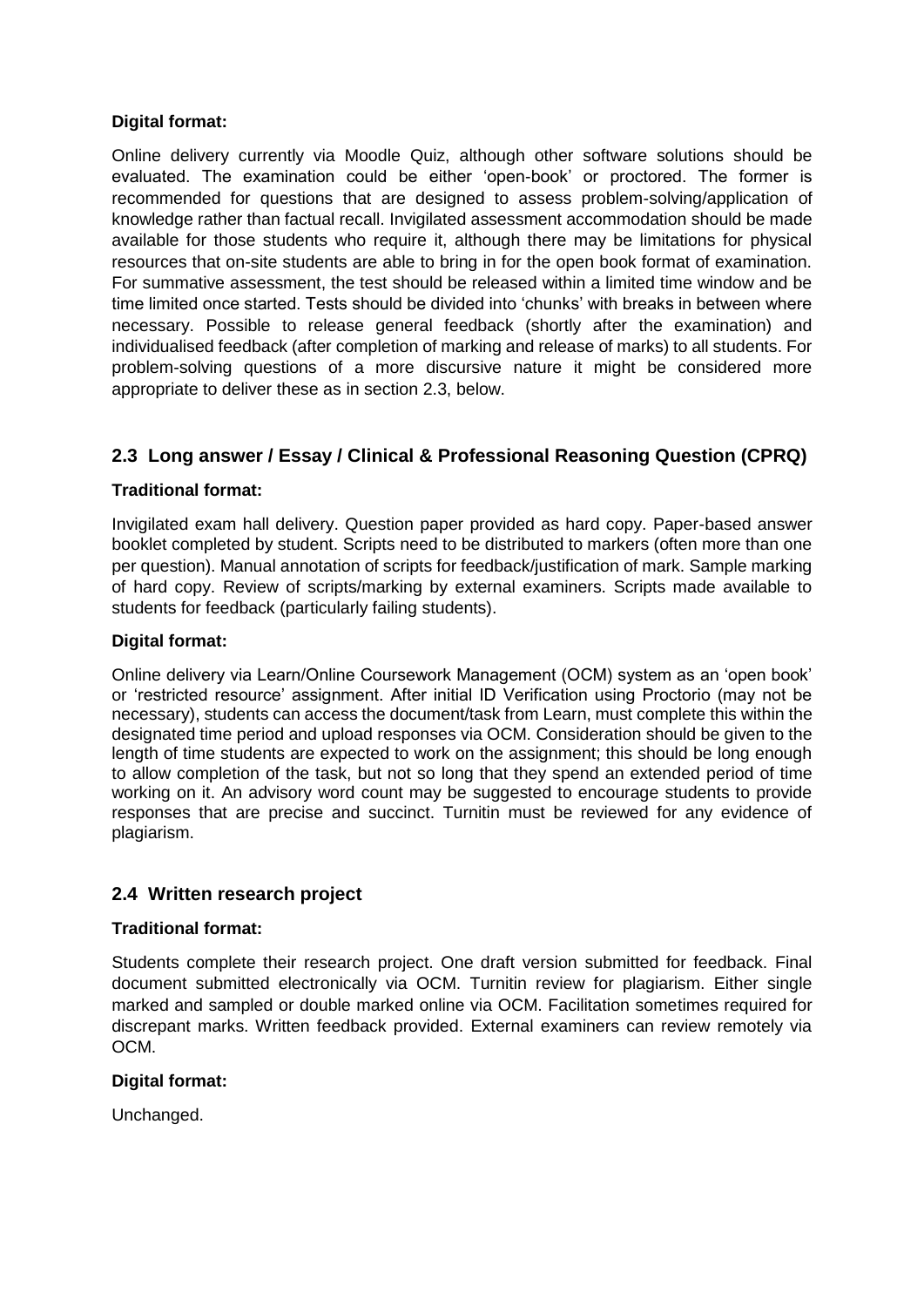#### **2.5 Viva voce examination**

#### **Traditional format:**

Student undertakes a viva voce examination in the presence of two (or more) examiners.

#### **Digital format:**

Student undertakes a viva voce examination in an online environment (e.g. MS Teams, Zoom) with two (or more) examiners present. Although this format gives flexibility in terms of the location of students and examiners, the default should be face-to-face examination. A compromise model, whereby only one participant is online needs careful consideration of appropriateness and should only be undertaken if justified under exceptional circumstances.

#### **2.6 Assessed presentation**

#### **Traditional format:**

Student (or student group) present their work using a visual aid (PowerPoint slides or poster) in the presence of two (or more) examiners. Marking rubric typically used for marking/feedback.

#### **Digital format:**

Student (or student group) presents their work by sharing a visual aid (such as PowerPoint slides or poster) in an online environment (e.g. MS Teams, Zoom) with one (or more) examiners present, or students submit their work as a pre-recorded file, such as a narrated PowerPoint presentation, video recording or similar type of AV file, for subsequent marking by examiners. Marking rubric typically used for marking/feedback. The course management team should decide whether this is a suitable alternative format for assessment, based on constructive alignment with the stated learning outcomes. Alternatively, this format may be considered as a 'reasonable adjustment' if recommended by the Advice Centre for those students with Special Exam Arrangements.

#### **2.7 ISF oral**

#### **Traditional format:**

Students participate in a multi-mini interview style oral examination in the Dissection Room, where they are questioned around various 'props' in terms of their ability to integrate structure and function. A potentially 'tactile' experience.

#### **Digital format:**

Discussions are initiated by sharing a visual aid (image, photograph) in an online environment (e.g. MS Teams, Zoom) with one (or more) examiners present. Marking rubric typically used for marking/feedback. This format should only be considered in exceptional circumstances for international students.